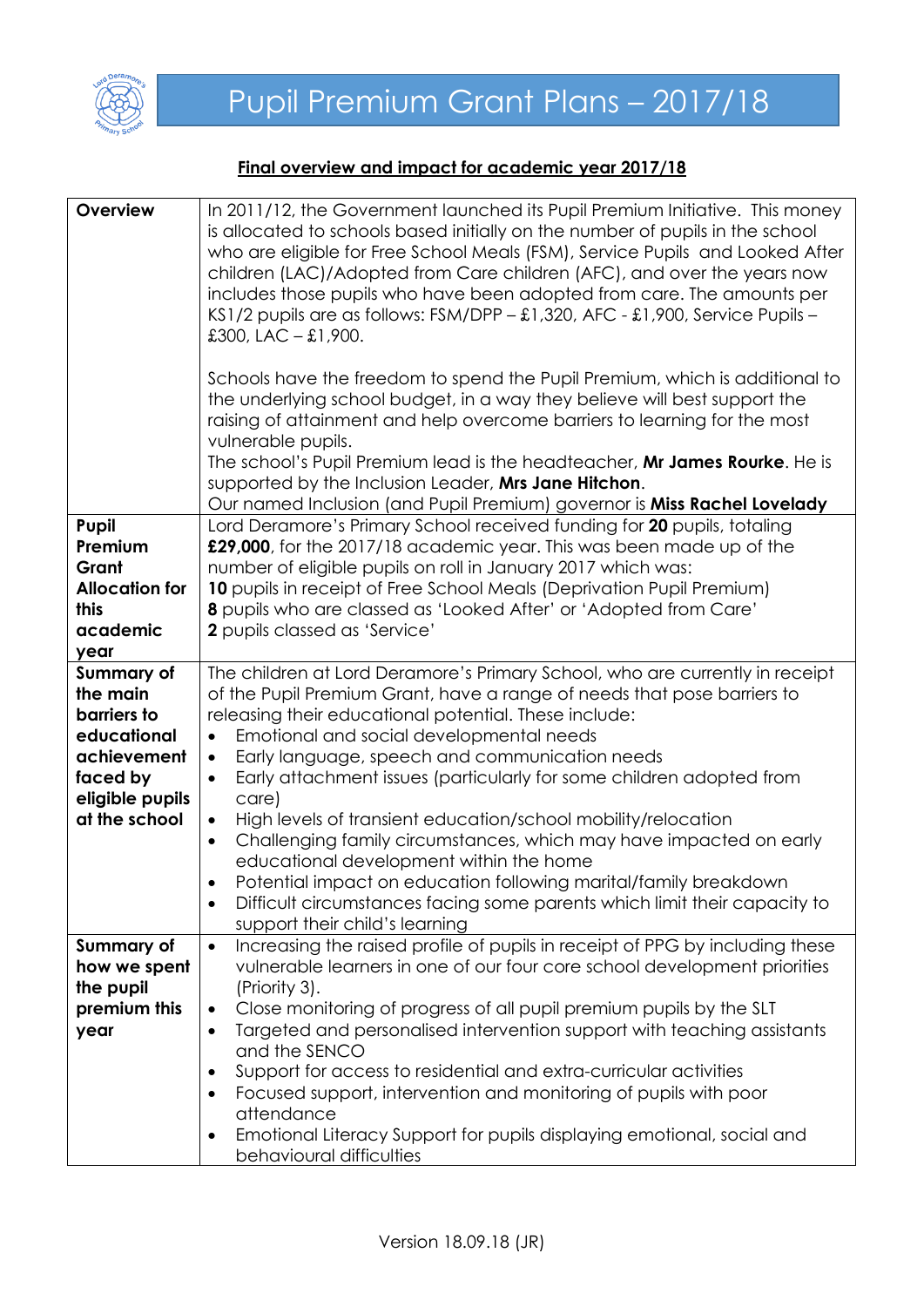|                                                              | <b>Pupil Premium Grant Plans - 2017/18</b>                                                                                                                                                                                                                                                                                                                                                                                                                                                                                                                                                                                                                                                                                                                                                                                                                                                                                                                                                                                                                                        |  |
|--------------------------------------------------------------|-----------------------------------------------------------------------------------------------------------------------------------------------------------------------------------------------------------------------------------------------------------------------------------------------------------------------------------------------------------------------------------------------------------------------------------------------------------------------------------------------------------------------------------------------------------------------------------------------------------------------------------------------------------------------------------------------------------------------------------------------------------------------------------------------------------------------------------------------------------------------------------------------------------------------------------------------------------------------------------------------------------------------------------------------------------------------------------|--|
|                                                              | Personalised challenge groups with teaching assistants and teachers to<br>$\bullet$<br>sustain high levels of attainment (for 'more able' pupils)<br>Additional resources and staff training to support interventions and<br>$\bullet$<br>provision for PPG pupils<br>Enrichment activities, including 'cook school' and other activities to<br>develop social skills, key skills and emotional well-being<br>Use of attachment check-lists, supporting pupils with Early Attachment.<br>$\bullet$<br>Plans to become an accredited 'PAC Adoption Friendly School'<br>$\bullet$<br>Develop engagement with parents, providing support which impacts on<br>$\bullet$<br>their child's learning, progress and general well being.                                                                                                                                                                                                                                                                                                                                                   |  |
| How we<br>measured the<br>impact of<br>actions<br>undertaken | All interventions and support were evaluated for impact, including impact<br>$\bullet$<br>on pupil progress, pre and post intervention results and subjective<br>judgements made by staff<br>Other objective and statistical measures were into account, including the<br>rates of progress made in the core subjects each term for pupils in receipt<br>of the PPG, school attendance figures and PIVAT / SEB (Social Emotional<br>Behavioural) scores.                                                                                                                                                                                                                                                                                                                                                                                                                                                                                                                                                                                                                          |  |
| <b>Summary of</b>                                            | <b>PUPIL OUTCOMES</b>                                                                                                                                                                                                                                                                                                                                                                                                                                                                                                                                                                                                                                                                                                                                                                                                                                                                                                                                                                                                                                                             |  |
| impact for<br>2017/18 use<br>of funding                      | EYFS (2018)<br>There were no eligible pupils<br>Year 1 Phonic Screening (2018)<br>All Year 1 pupils in receipt of PPG funding achieved the expected standard<br>in phonics this year.<br><u>Key Stage 1 (2018)</u><br>Although children in receipt of PPG funding made accelerated progress<br>since EYFS, the attainment gap in comparison to their peers was wide,<br>particularly in mathematics.<br><u>Key Stage 2 (2018)</u><br>Pupils in receipt of PPG funding made better progress in reading compared<br>to their peers in mathematics (+2.0 vs. +0.4). Progress was above zero for<br>these pupils in all three subjects. All pupils achieved the expected standard<br>in reading, writing and mathematics.<br>Other year groups<br>The attainment gap is closing for our disadvantaged pupils, particularly in<br>writing. Further work needs to take place to narrow the gap in reading and<br>mathematics.<br>Data trends to be treat with caution due to the small number of PPG pupils<br>within individual cohorts, each with individual needs and circumstances. |  |
|                                                              | <b>OTHER IMPACT</b>                                                                                                                                                                                                                                                                                                                                                                                                                                                                                                                                                                                                                                                                                                                                                                                                                                                                                                                                                                                                                                                               |  |
|                                                              | Individual pupils have made subjective gains in a wide range of areas. This<br>year, these included:<br>Increased attendance and engagement in morning lessons due to<br>financial support to attend Breakfast Club<br>Improved confidence, resilience, self-esteem and mental health.                                                                                                                                                                                                                                                                                                                                                                                                                                                                                                                                                                                                                                                                                                                                                                                            |  |